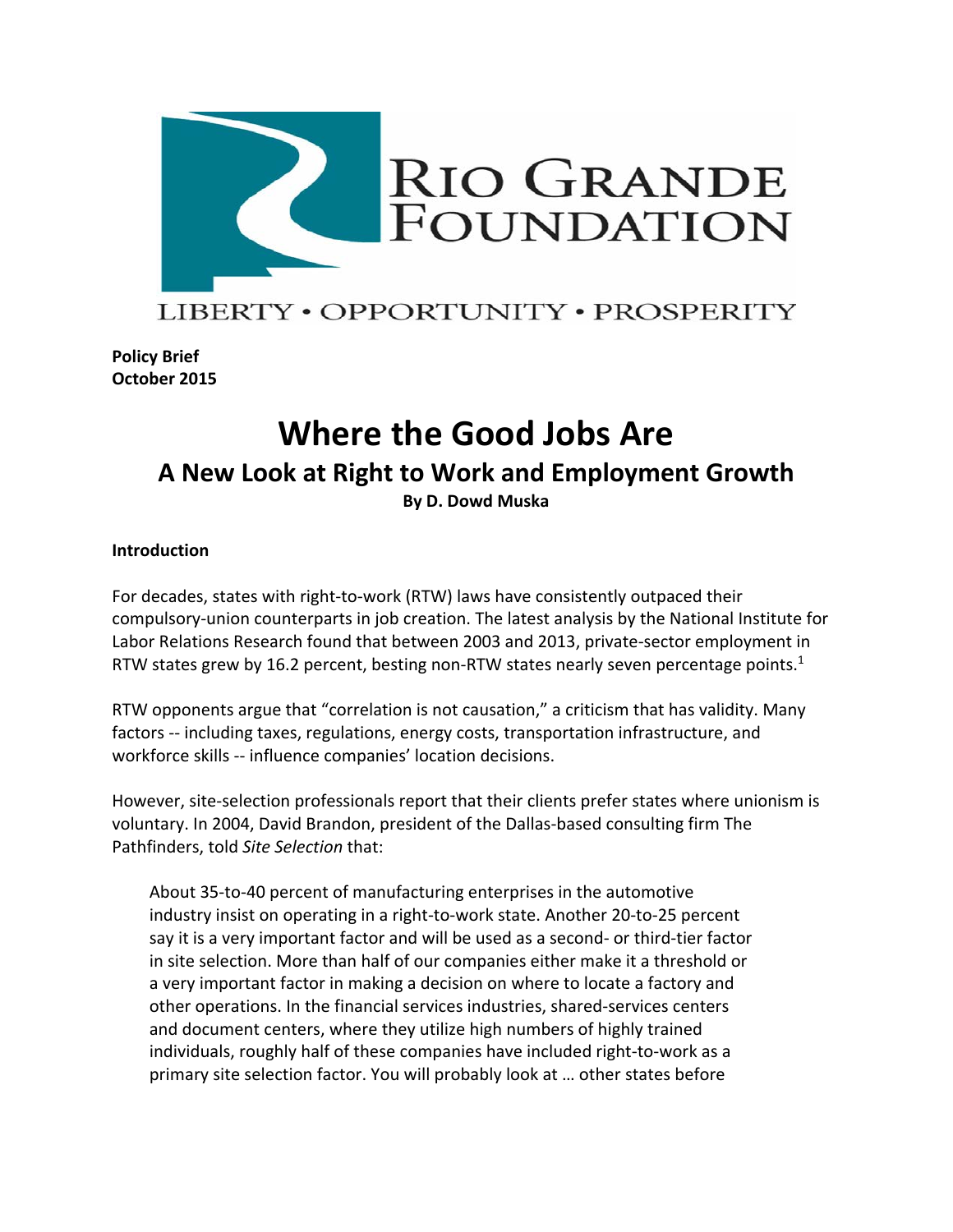you look at a non-right-to-work state. It is more important than it was a decade ago. $2$ 

According to Mark M. Sweeney, a senior principal at McCallum Sweeney Consulting: "The primary reason given for [RTW favorability] is work force flexibility which allows companies to compete more effectively and respond in a timelier manner to opportunities in their highly competitive global markets."3 When Indiana's economic-development agency asked corporations and site-selection specialists how to improve the state's competitiveness, the "issue of right to work was consistently raised as the single largest policy change that could improve Indiana's business climate."4 After Michigan passed its RTW law in 2012, Brent Pollina of Pollina Corporate Real Estate predicted that the state "will no longer be eliminated because they are not a right-to-work state. As a result, there should be a significant increase in the number of projects that Michigan receives because they are no longer being eliminated at the early stages of searches."5

Do site-selection professionals' claims stand up to scrutiny? To test their assertions, this analysis applies several levels of disaggregation to the RTW jobs debate. At the broadest level, it examines "quality" jobs -- middle- and high-compensation positions in manufacturing, IT, logistics, research and development, finance, and engineering. (No positions in fast food, convenience stores, eldercare, landscaping, and retail sales are included.)

Further refinements are made for projects that involve "border crossings" -- i.e., when a business headquartered in a non-RTW makes an investment in a RTW state, and vice versa. Relocations -- in which enterprises move entire facilities from one type of state to another - are examined as well.

Finally, the locations of foreign direct investment (FDI) are scrutinized, in order to determine which type of states draws the most jobs from firms based abroad. According to a 2014 study by the Brookings Institution, "the average worker employed by a foreign-owned firm earned more than \$77,000 in compensation in 2011, compared to just \$60,000 for the average U.S. worker. In addition, foreign firms spend well over double the private sector average on benefits per worker. These firms pay higher wages because they tend to be highly productive and concentrate in capital-intensive, high-skilled industries. Even controlling for those characteristics, foreign firms in the United States hire more skilled workers and invest more in worker training than domestic firms."<sup>5</sup>

# **Methodology**

Expansions, relocations, and greenfield investments explored herein were all posted on *Area Development*'s website during the six months between January 1, 2015 and June 30, 2015. Founded in 1965, *Area Development* "is considered the leading executive magazine covering corporate site selection and relocation." It is published quarterly, with a circulation of 60,000. Its editor explained that items for *Area Development*'s announcements listing are "culled from RSS feeds and press releases that are emailed to us from various sources, including economic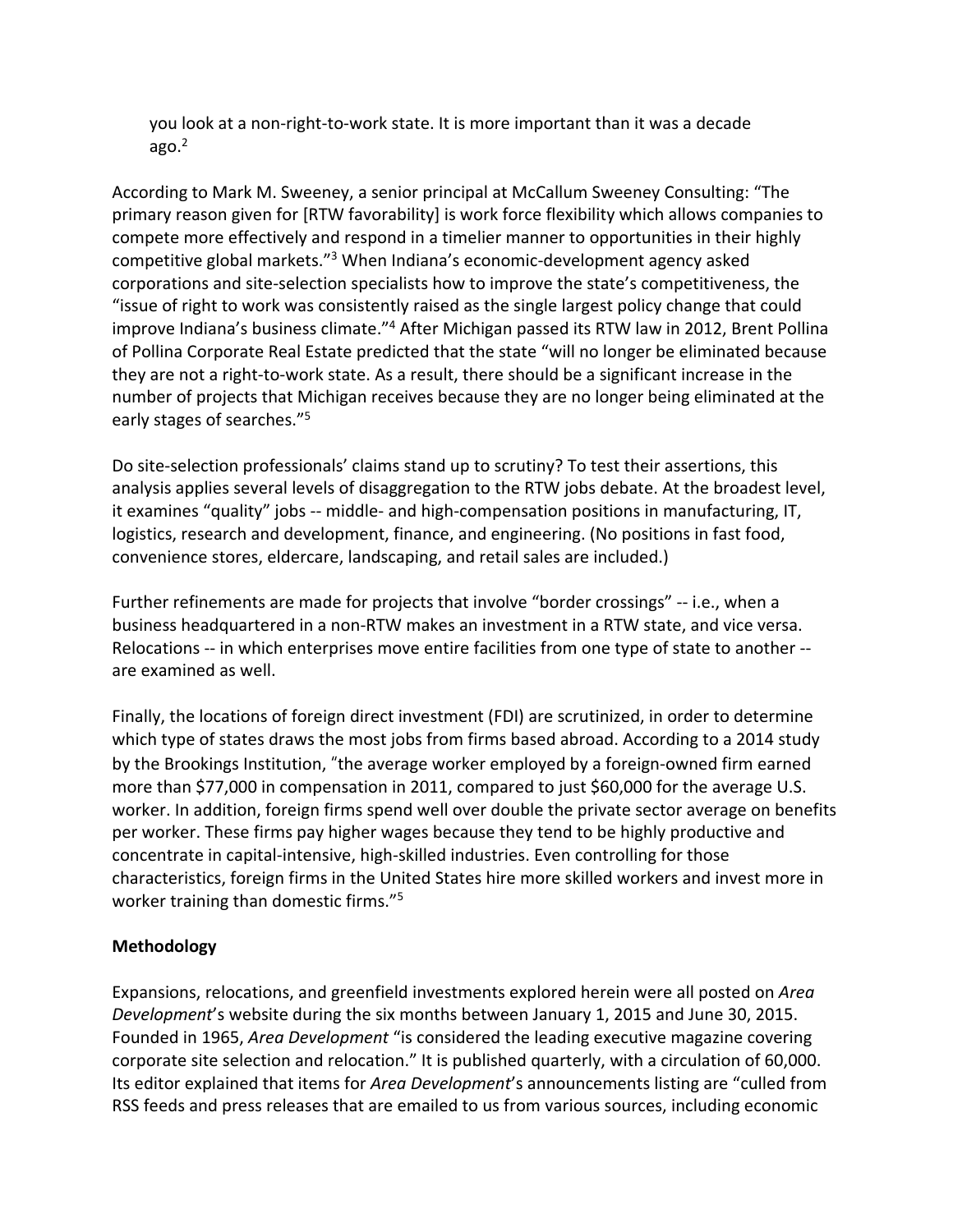development organizations, PR agencies, businesses, etc. We usually highlight ones that represent large numbers of new jobs and/or investment in industrial projects."6

Announcements included a mix of blue- and white-collar employment. Many were in manufacturing, a sector that pays an average annual U.S. wage of \$43,320.<sup>7</sup> Non-factory positions varied greatly, but included work in IT, finance, research and development, business services, and logistics. Blue Bloodhound, a software firm that bills itself as "Uber meets the transportation industry," was representative of nonmanufacturing job-creation. In June, it announced the establishment of a North Carolina operation with "customer-service, accounting and marketing positions. Salaries will vary by job but will pay an average of \$46,368 per year, exceeding the Catawba County average of \$36,770."8

All announcements posted on *Area Development*'s website were scrutinized. If a posting described an investment that did not add jobs -- e.g., equipment upgrades for greater productivity -- it was discarded. In addition, relocations within the RTW/non-RTW boundary were ignored. (For example, a firm moving from suburban to downtown Chicago was not counted.) Items listed by *Area Development* during the period studied totaled 92,923 positions. RTW states were slated to receive 79.2 percent of employment -- a sum, not surprisingly, far in excess of the 46.8 percent of private-sector jobs found in RTW states.<sup>9</sup>

Of the ten states that were to create/relocate the most jobs, nine were RTW. It's notable that high-population, non-RTW states such as California, New York, Illinois, Pennsylvania, New Jersey, Washington, and Massachusetts did not rank in the top ten. Also interesting were the performances by two Rust Belt states: Indiana (which became RTW in 2012) and Michigan (which became RTW in 2013).

| Rank           | State          | <b>Population Rank</b> | Jobs  | RTW? |
|----------------|----------------|------------------------|-------|------|
| 1              | South Carolina | 24                     | 8,859 | v    |
| $\overline{2}$ | Tennessee      | 17                     | 8,787 | Y    |
| 3              | Michigan       | 10                     | 7,464 | Y    |
| 4              | Georgia        | 8                      | 5,910 | Υ    |
| 5              | North Carolina | 9                      | 5,621 | Υ    |
| 6              | Louisiana      | 25                     | 5,251 | Υ    |
| 7              | Indiana        | 16                     | 4,871 | Y    |
| 8              | Virginia       | 12                     | 4,512 | v    |
| 9              | Ohio           | 7                      | 4,022 | N    |
| 10             | Florida        | 3                      | 3,174 |      |

# **Crossing the Boundary**

In total, 113 border-crossing announcements were listed. Ninety-six -- 85 percent -- crossed from non-RTW to RTW. Job-creation followed suit. In each of the six months examined, more positions were to be created in RTW states by non-RTW-based firms than vice versa.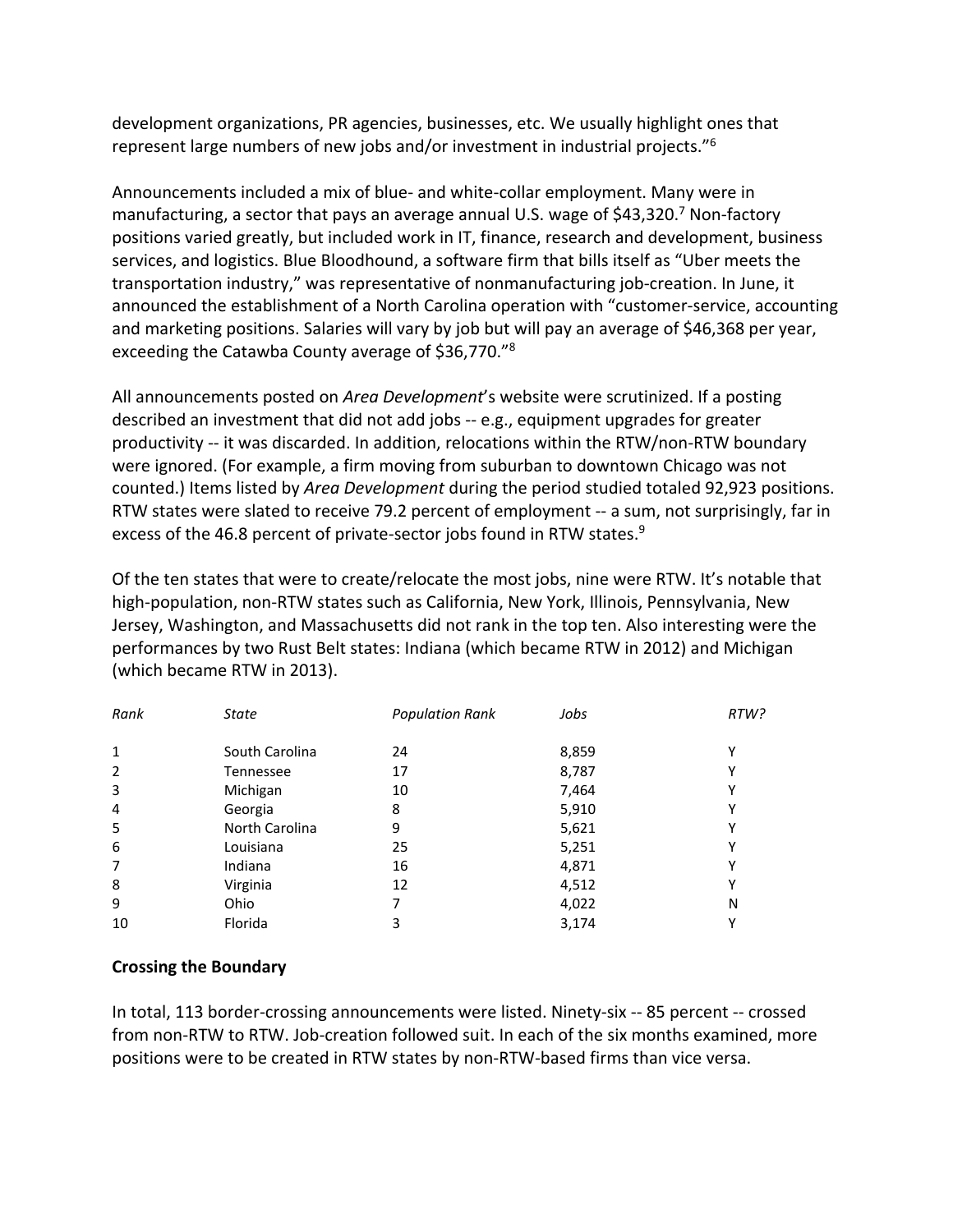

As for total jobs, RTW prevailed, garnering 92 percent of the positions to be created.



Prominent border-crossing projects to the benefit of RTW states included:

- Minnesota-based Polaris announced the creation of "up to 2,000 new jobs" in Alabama.
- New York-based IBM chose Louisiana for a 400-worker development and innovation center.
- California-based Kaiser Permanente chose Georgia for "a new IT campus" and 900 jobs.
- Massachusetts-based EMC Corporation announced the addition of 700 positions in Utah.
- Illinois-based Northern Trust picked Arizona for a 1,000-employee regional operations center.

#### **Relocations**

Fourteen facilities announced journeys from non-RTW to RTW, while just three planned to go the other way. As for total job-creation, RTW states garnered 98 percent of jobs.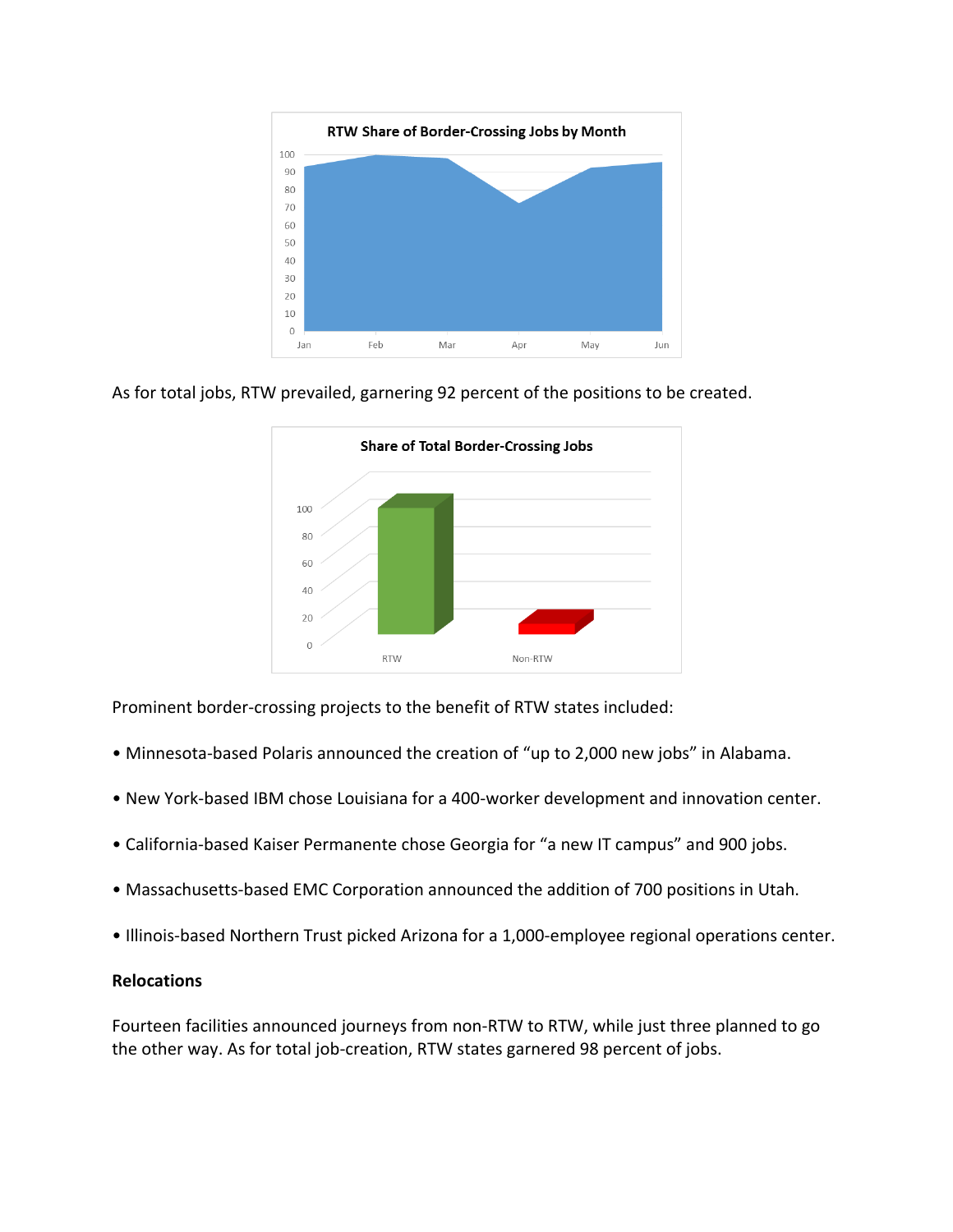

#### **Investment from Abroad**



In total, 132 FDI announcements were listed. Ninety-six -- 73 percent -- were made in RTW states. Eighty-three percent of jobs were slated for RTW states.

Of the 12 nations that announced more than one FDI, ten indicated a preference for RTW states.

| Rank | Country        | Ratio (RTW:Non-RTW) |
|------|----------------|---------------------|
| 1    | Germany        | 21:7                |
| 2    | Japan          | 19:5                |
| 3    | Canada         | 11:5                |
| 4    | United Kingdom | 9:6                 |
| 5    | France         | 8:1                 |
| 6    | Italy          | 6:1                 |
| 7    | Spain          | 4:1                 |
| 8    | <b>Brazil</b>  | 3:1                 |
| 9    | Australia      | 2:1                 |
| 10   | China          | 1:2                 |
| 11   | Israel         | 3:0                 |
| 12   | Switzerland    | 1:2                 |
|      |                |                     |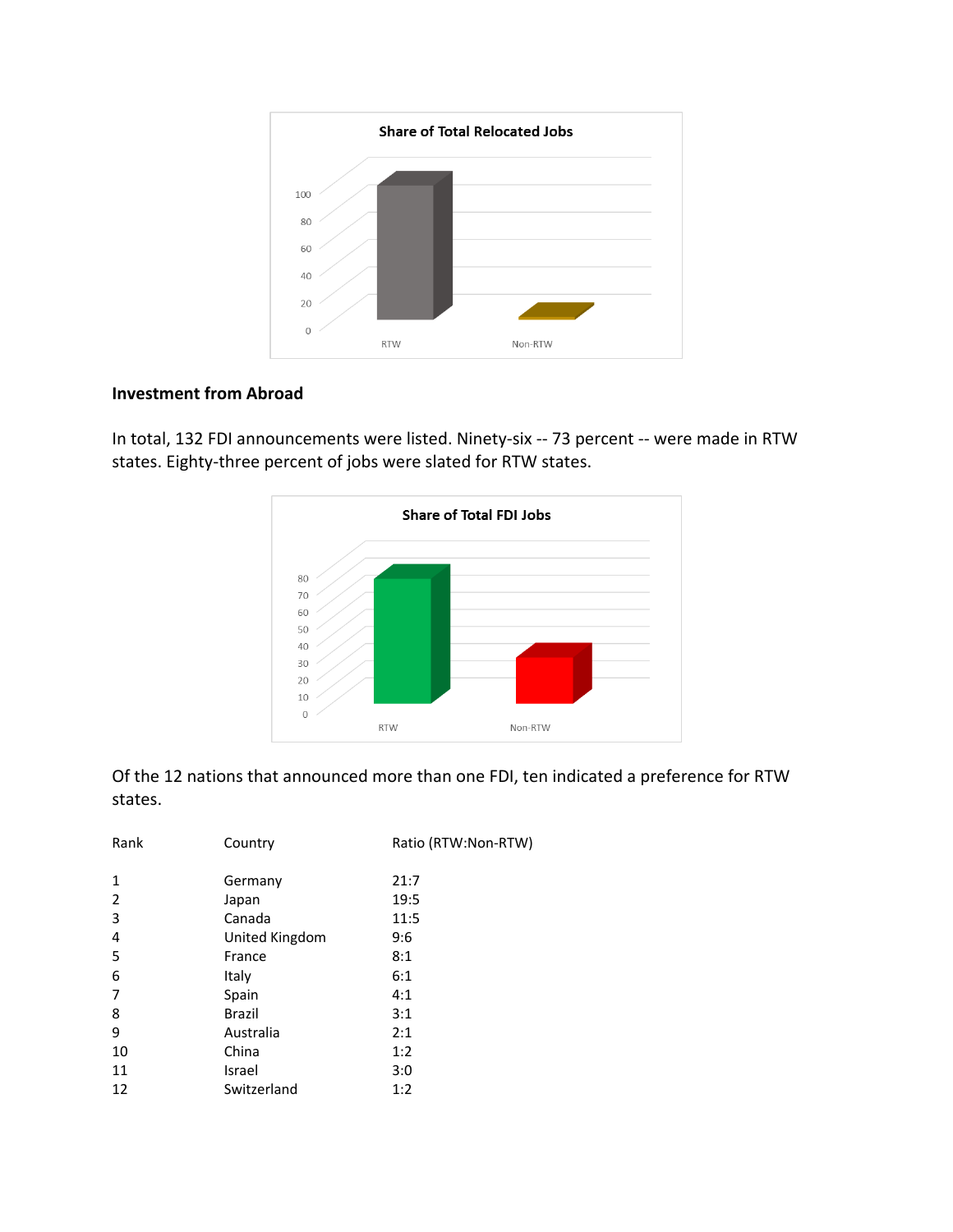Prominent FDI projects announced for RTW states included:

• Canada's CGI IT commenced construction on a "services delivery center" in Louisiana, a facility that will employ 400.

• Japan's DENSO Manufacturing announced an expansion of its "gasoline direct injection" factory that will create 400 jobs in Tennessee.

• Spain's Gestamp Automoción, a manufacturer of "components for automotive body frames," will expand in Tennessee workforce by 500 positions.

• Sweden's Volvo picked South Carolina for its "first manufacturing facility in the Western hemisphere." The factory will "create 2,000 new jobs over the next decade and up to 4,000 jobs by 2030."

• Germany's ZF Friedrichshafen AG announced the expansion of its Michigan-based technical center. It will "enable to firm to undertake additional research and development services to design, develop and test new vehicle components and systems," and employ 571.

Not a single foreign-based corporation moved a U.S.-based facility from a RTW state to a non-RTW state. The three FDI relocations to RTW states totaled 1,529 jobs.

# **Conclusion**

Jobs grow faster in RTW states -- that much has been established. But the data presented herein suggest that banning compulsory unionism does not foster a "race to the bottom." To the contrary, worker freedom is correlated with employment in well-compensated industries. Furthermore, firms based in non-RTW states appear to favor expansion in and relocation to RTW states. And RTW states substantially outperform their non-RTW competitors in FDI.

It's clear that while it is no panacea, a New Mexico right-to-work law would make the Land of Enchantment more attractive to companies looking to find sites for new facilities and/or relocate existing assets. With employment in the state *still* below its pre-Great Recession peak, shifting New Mexico into the RTW camp is a sound, and cost-free, policy investment.

*D. Dowd Muska (dmuska@riograndefoundation.org) is research director of New Mexico's Rio Grande Foundation, an independent, nonpartisan, tax-exempt research and educational organization dedicated to promoting prosperity for New Mexico based on principles of limited government, economic freedom and individual responsibility.*